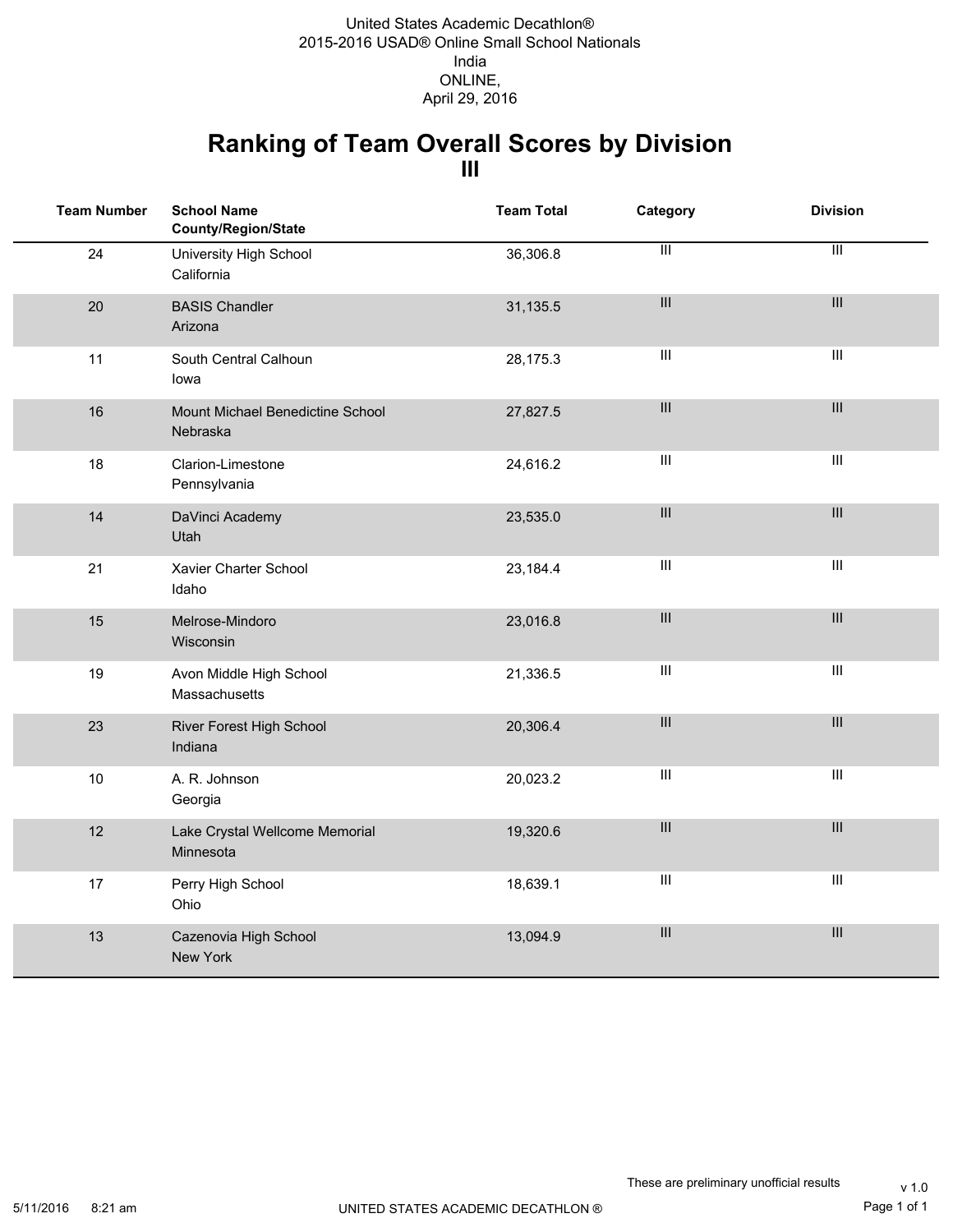#### 2015-2016 USAD® Online Small School Nationals India ONLINE, United States Academic Decathlon® April 29, 2016

# **Top Overall Scorer By Team**

| ID   | <b>First Name</b><br><b>Last Name</b> | <b>School Name</b><br><b>County/Region/State</b> | <b>Score</b><br>Rank    | <b>HSV</b> |
|------|---------------------------------------|--------------------------------------------------|-------------------------|------------|
| 1001 | Jachua<br>Polcyn                      | A. R. Johnson<br>Georgia                         | 3,597.9<br>1            | Honor      |
| 1101 | Kjersti<br>Olson                      | South Central Calhoun<br>lowa                    | 6,163.0<br>1            | Honor      |
| 1203 | Aiden<br>Begnaud                      | Lake Crystal Wellcome Memorial<br>Minnesota      | 4,378.9<br>1            | Honor      |
| 1301 | Emma<br>Nuñez                         | Cazenovia High School<br>New York                | 4,170.7<br>1            | Honor      |
| 1402 | Lizzie<br>Miller                      | DaVinci Academy<br>Utah                          | 5,013.7<br>1            | Honor      |
| 1502 | Patrick<br>Anderson                   | Melrose-Mindoro<br>Wisconsin                     | 5,275.3<br>1            | Honor      |
| 1602 | Henry<br>O'Callaghan                  | Mount Michael Benedictine School<br>Nebraska     | 5,744.9<br>1            | Honor      |
| 1704 | Matt<br><b>Burko</b>                  | Perry High School<br>Ohio                        | 4,336.1<br>1            | Scholastic |
| 1804 | Macrina<br>Forrest                    | Clarion-Limestone<br>Pennsylvania                | 4,813.3<br>1            | Scholastic |
| 1904 | Fabienne<br><b>Dessalines</b>         | Avon Middle High School<br>Massachusetts         | 5,276.7<br>1            | Scholastic |
| 2001 | Anna<br>Cheng                         | <b>BASIS Chandler</b><br>Arizona                 | 6,917.3<br>1            | Honor      |
| 2102 | Gunnar<br>Edwards                     | Xavier Charter School<br>Idaho                   | 4,603.1<br>$\mathbf{1}$ | Honor      |
| 2301 | Kaleigh<br>Karageorge                 | River Forest High School<br>Indiana              | 3,902.1<br>1            | Honor      |
| 2401 | Fayyaz<br>Ahamed                      | <b>University High School</b><br>California      | 7,562.4<br>1            | Honor      |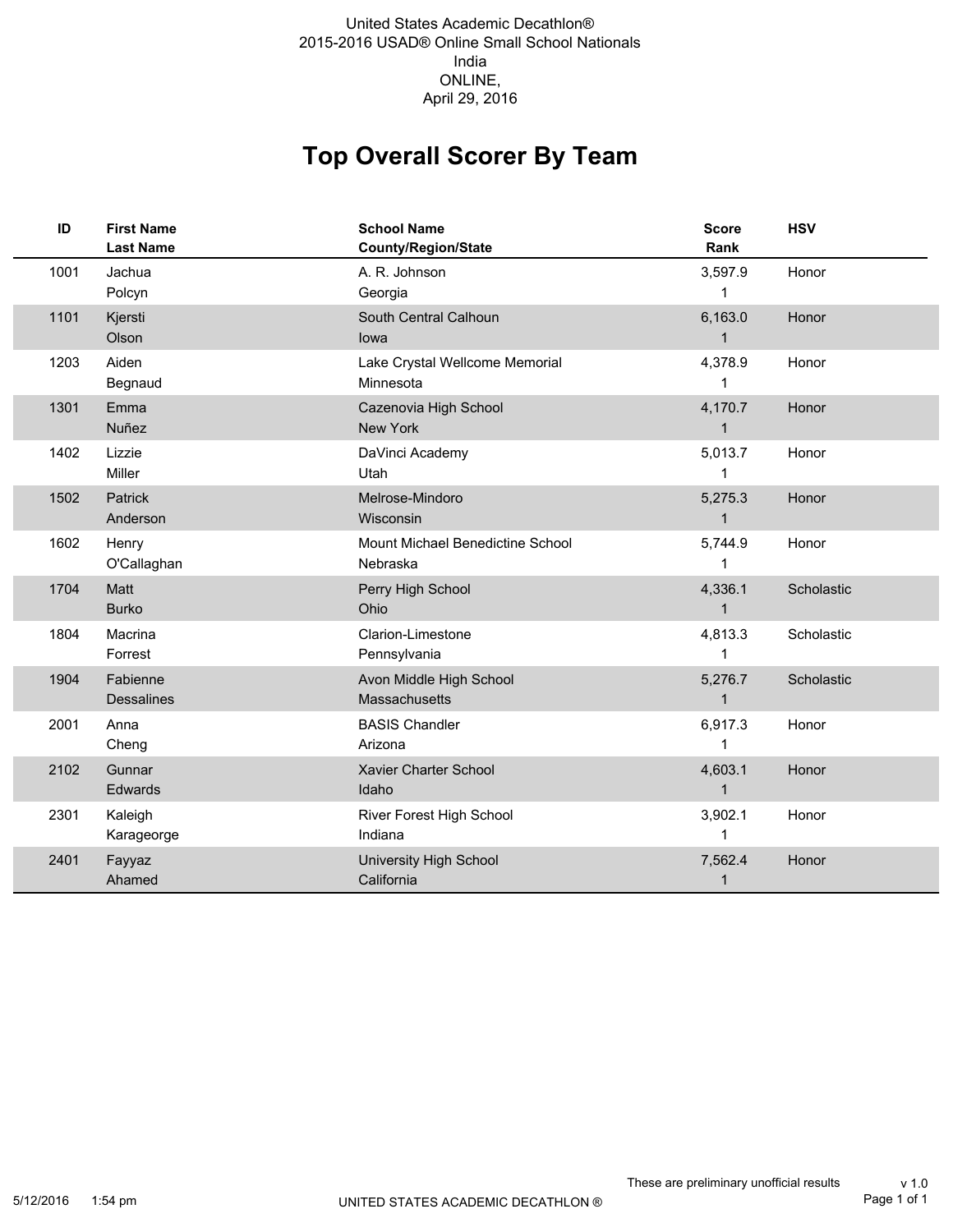## **III Top Score for Event Art By Division**

| ID   | <b>First Name</b><br><b>Last Name</b> | <b>Team Name</b><br><b>County/Region/State</b> | <b>Score</b><br>Rank    | <b>HSV</b> |
|------|---------------------------------------|------------------------------------------------|-------------------------|------------|
| 2001 | Anna<br>Cheng                         | <b>BASIS Chandler</b><br>Arizona               | 980.0                   | Honor      |
| 2401 | Fayyaz<br>Ahamed                      | <b>University High School</b><br>California    | 960.0<br>$\overline{2}$ | Honor      |
| 2402 | Philip<br>Canoza                      | <b>University High School</b><br>California    | 940.0<br>3              | Honor      |
| 2405 | Lauren<br>Antt                        | <b>University High School</b><br>California    | 780.0<br>1              | Scholastic |
| 1804 | Macrina<br>Forrest                    | Clarion-Limestone<br>Pennsylvania              | 780.0                   | Scholastic |
| 1104 | Deianeira<br>Grage                    | South Central Calhoun<br>lowa                  | 740.0<br>2              | Scholastic |
| 1805 | lan<br>McNaughton                     | Clarion-Limestone<br>Pennsylvania              | 720.0<br>3              | Scholastic |
| 2408 | Michael<br>Perales                    | <b>University High School</b><br>California    | 780.0<br>1              | Varsity    |
| 1107 | Jacob<br>Stephenson                   | South Central Calhoun<br>Iowa                  | 720.0<br>2              | Varsity    |
| 2108 | Caroline<br>Josline                   | <b>Xavier Charter School</b><br>Idaho          | 700.0<br>3              | Varsity    |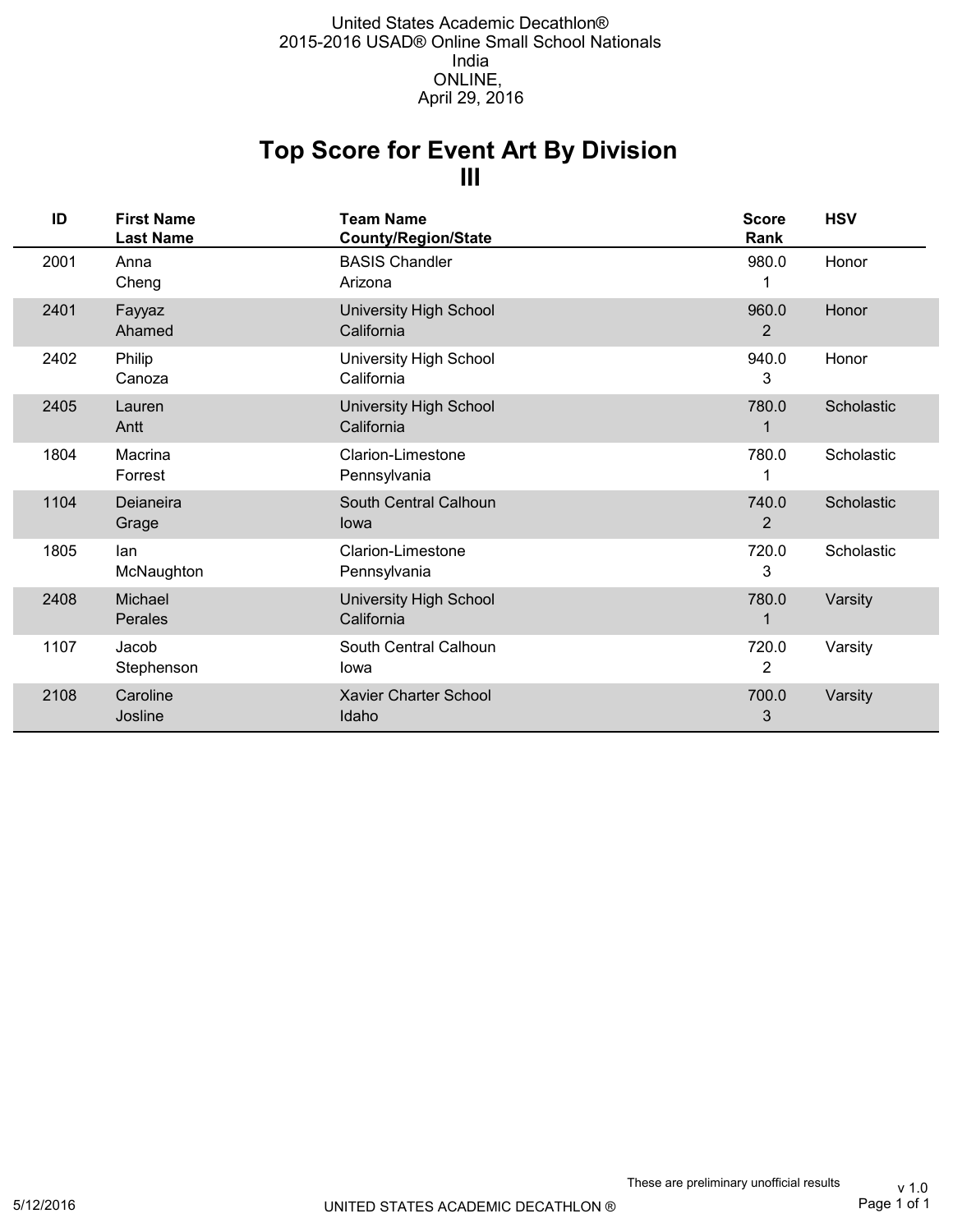## **III Top Score for Event Economics By Division**

| ID   | <b>First Name</b><br><b>Last Name</b> | <b>Team Name</b><br><b>County/Region/State</b> | <b>Score</b><br>Rank    | <b>HSV</b> |
|------|---------------------------------------|------------------------------------------------|-------------------------|------------|
| 2001 | Anna<br>Cheng                         | <b>BASIS Chandler</b><br>Arizona               | 980.0<br>1              | Honor      |
| 2002 | Liam<br>Lawson                        | <b>BASIS Chandler</b><br>Arizona               | 980.0<br>1              | Honor      |
| 2402 | Philip<br>Canoza                      | <b>University High School</b><br>California    | 980.0                   | Honor      |
| 2401 | Fayyaz<br>Ahamed                      | <b>University High School</b><br>California    | 960.0<br>$\overline{2}$ | Honor      |
| 1402 | Lizzie<br>Miller                      | DaVinci Academy<br>Utah                        | 840.0<br>3              | Honor      |
| 1405 | <b>Brayden</b><br><b>Stauffer</b>     | DaVinci Academy<br>Utah                        | 880.0<br>$\mathbf 1$    | Scholastic |
| 2404 | Hanna<br>Anderson                     | University High School<br>California           | 800.0<br>2              | Scholastic |
| 2405 | Lauren<br>Antt                        | University High School<br>California           | 800.0<br>$\overline{2}$ | Scholastic |
| 2005 | Anika<br><b>Banister</b>              | <b>BASIS Chandler</b><br>Arizona               | 760.0<br>3              | Scholastic |
| 1107 | Jacob<br>Stephenson                   | South Central Calhoun<br>lowa                  | 800.0<br>$\mathbf 1$    | Varsity    |
| 1607 | Jacob<br>Ramaekers                    | Mount Michael Benedictine School<br>Nebraska   | 760.0<br>2              | Varsity    |
| 2408 | Michael<br>Perales                    | <b>University High School</b><br>California    | 700.0<br>3              | Varsity    |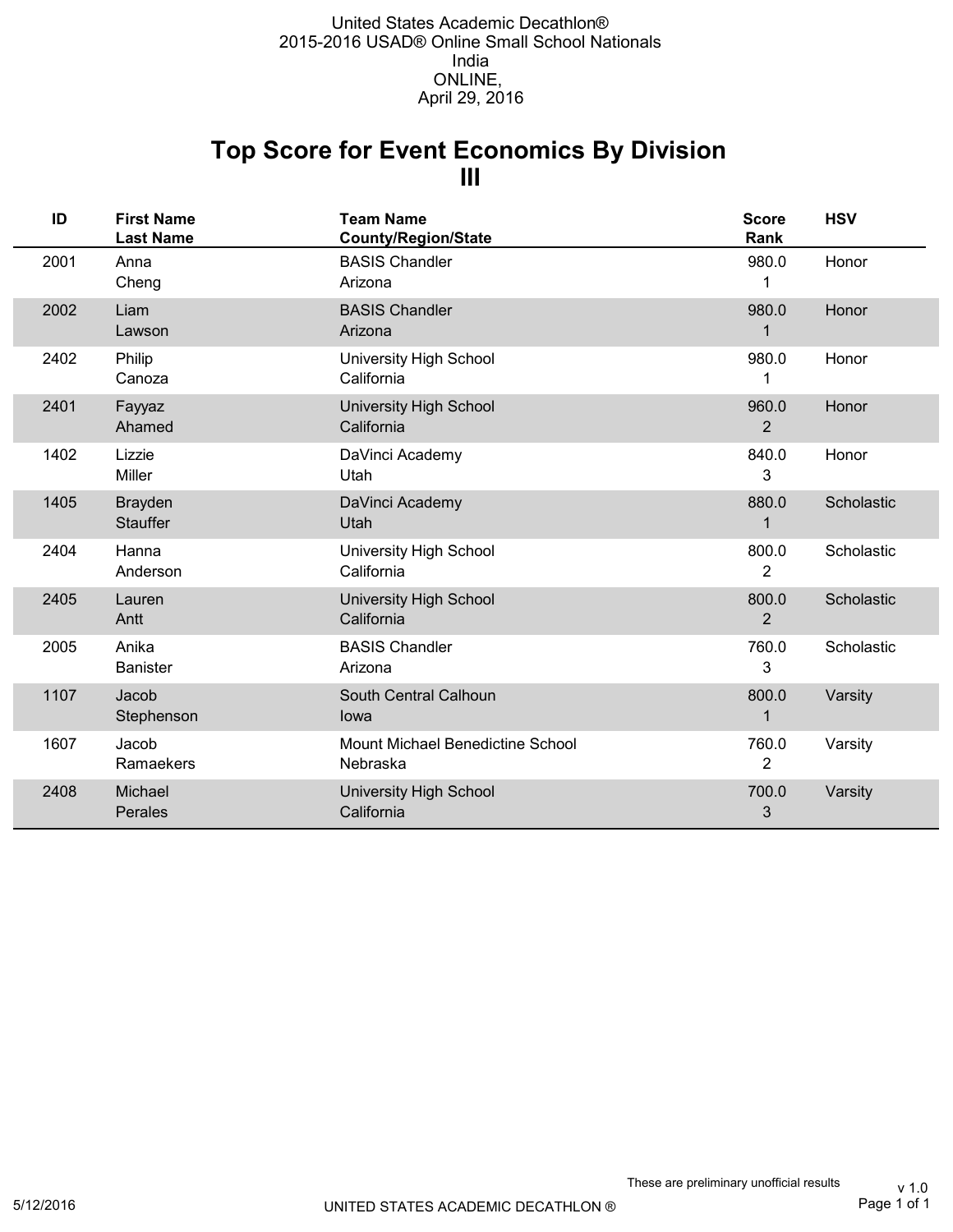## **III Top Score for Event Essay By Division**

| ID   | <b>First Name</b><br><b>Last Name</b> | <b>Team Name</b><br><b>County/Region/State</b>  | <b>Score</b><br>Rank | <b>HSV</b> |
|------|---------------------------------------|-------------------------------------------------|----------------------|------------|
| 2401 | Fayyaz<br>Ahamed                      | <b>University High School</b><br>California     | 991.0                | Honor      |
| 1501 | Joseph<br>Stange                      | Melrose-Mindoro<br>Wisconsin                    | 910.0<br>2           | Honor      |
| 2402 | Philip<br>Canoza                      | University High School<br>California            | 890.0<br>3           | Honor      |
| 2406 | Joshua<br><b>Stair</b>                | <b>University High School</b><br>California     | 895.0                | Scholastic |
| 2004 | Draven<br>Francisco                   | <b>BASIS Chandler</b><br>Arizona                | 822.0<br>2           | Scholastic |
| 1904 | Fabienne<br><b>Dessalines</b>         | Avon Middle High School<br><b>Massachusetts</b> | 771.0<br>3           | Scholastic |
| 2409 | Michael<br>Seley                      | <b>University High School</b><br>California     | 887.0                | Varsity    |
| 1408 | Angel<br>Coria                        | DaVinci Academy<br>Utah                         | 669.0<br>2           | Varsity    |
| 1607 | Jacob<br>Ramaekers                    | Mount Michael Benedictine School<br>Nebraska    | 638.0<br>3           | Varsity    |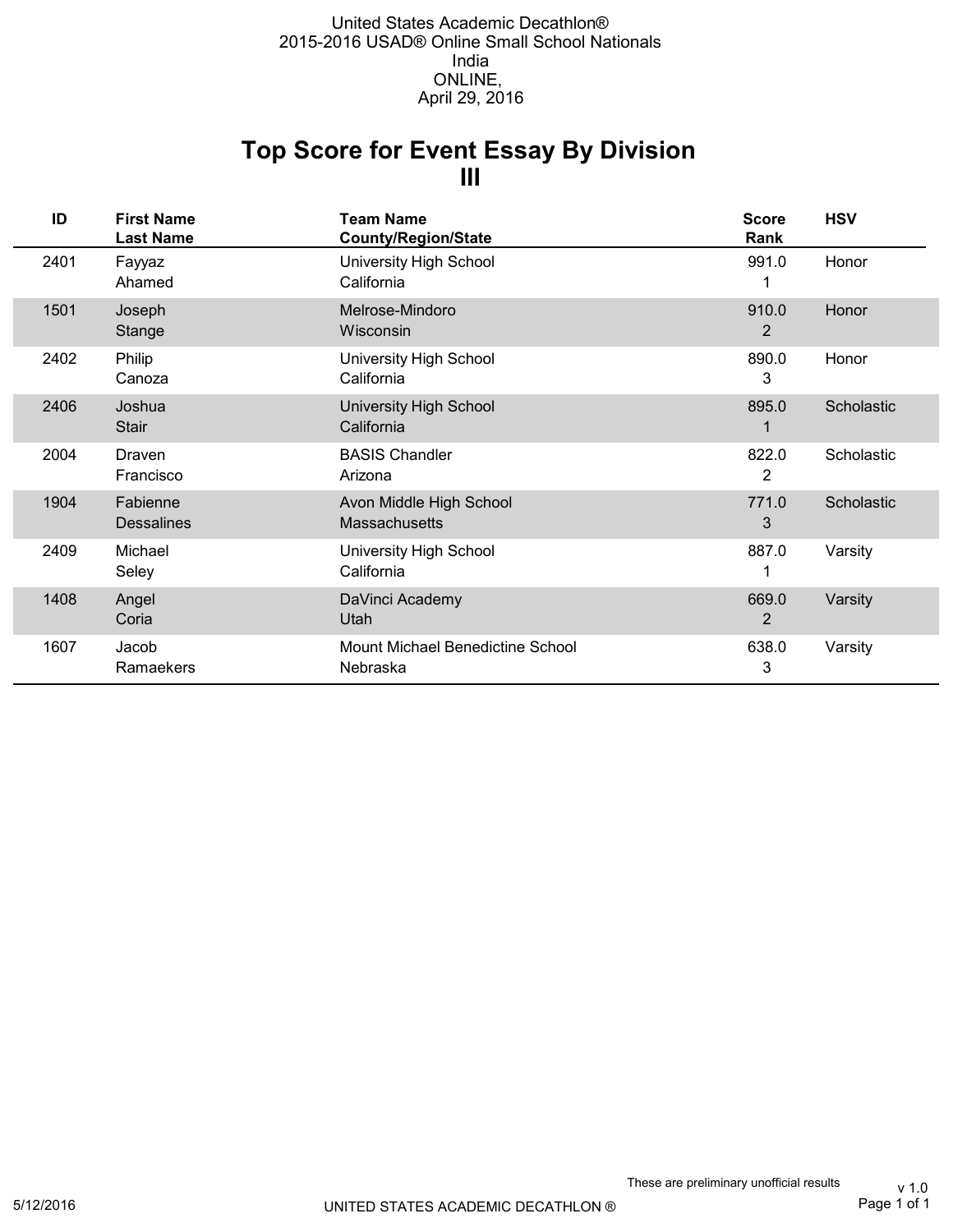### **III Top Score for Event Literature By Division**

| ID   | <b>First Name</b><br><b>Last Name</b> | Team Name<br><b>County/Region/State</b>         | <b>Score</b><br>Rank | <b>HSV</b> |
|------|---------------------------------------|-------------------------------------------------|----------------------|------------|
| 2001 | Anna<br>Cheng                         | <b>BASIS Chandler</b><br>Arizona                | 1,000.0              | Honor      |
| 2401 | Fayyaz<br>Ahamed                      | University High School<br>California            | 980.0<br>2           | Honor      |
| 2403 | Lillian<br><b>Torres</b>              | <b>University High School</b><br>California     | 880.0<br>3           | Honor      |
| 2405 | Lauren<br>Antt                        | <b>University High School</b><br>California     | 880.0                | Scholastic |
| 1904 | Fabienne<br><b>Dessalines</b>         | Avon Middle High School<br><b>Massachusetts</b> | 760.0<br>2           | Scholastic |
| 2406 | Joshua<br>Stair                       | University High School<br>California            | 720.0<br>3           | Scholastic |
| 2408 | Michael<br>Perales                    | <b>University High School</b><br>California     | 760.0                | Varsity    |
| 2407 | Daniel<br>Peer                        | University High School<br>California            | 660.0<br>2           | Varsity    |
| 1609 | Michael<br>Fischer                    | Mount Michael Benedictine School<br>Nebraska    | 640.0<br>3           | Varsity    |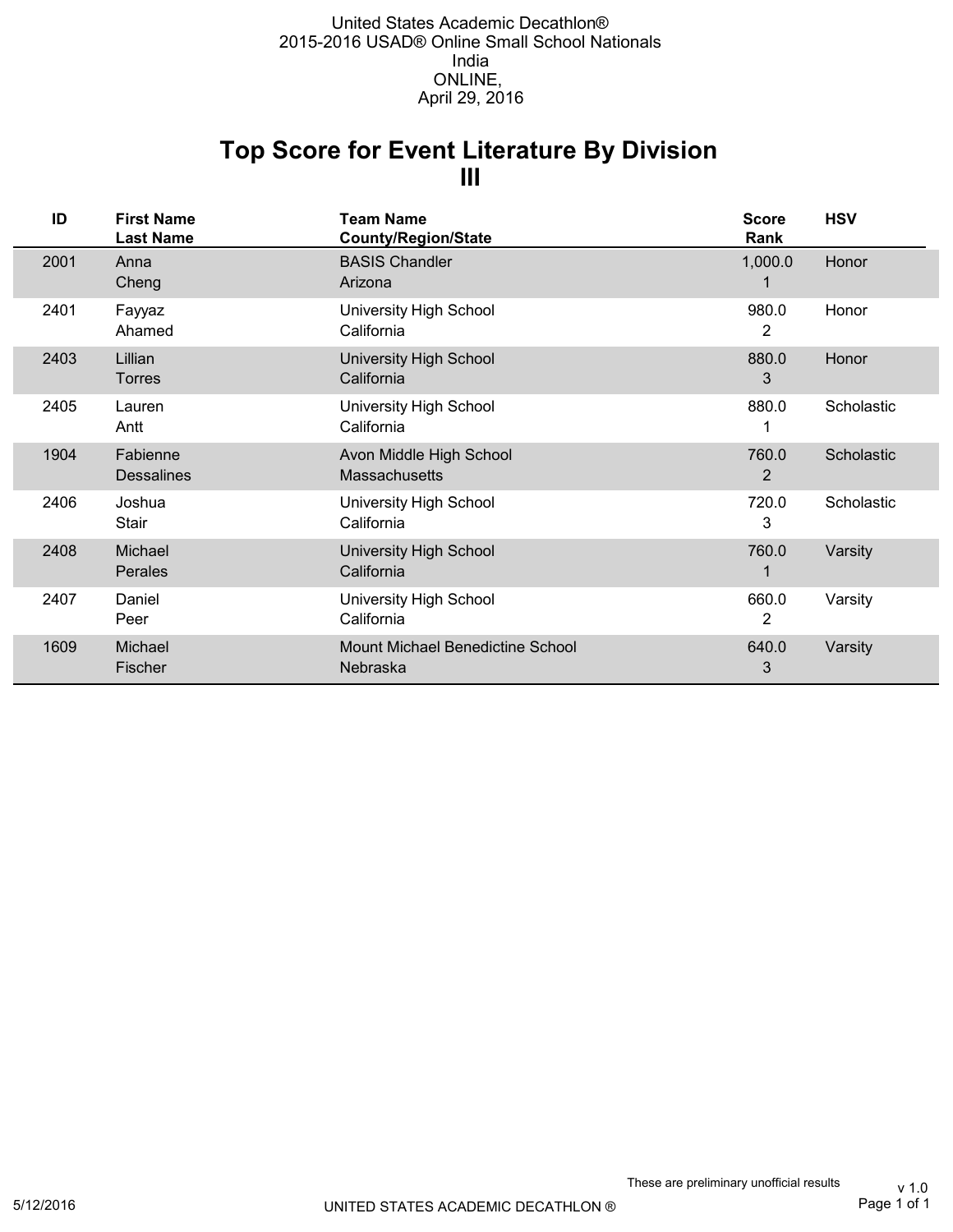## **III Top Score for Event Mathematics By Division**

| ID   | <b>First Name</b><br><b>Last Name</b> | <b>Team Name</b><br><b>County/Region/State</b> | <b>Score</b><br>Rank    | <b>HSV</b> |
|------|---------------------------------------|------------------------------------------------|-------------------------|------------|
| 2003 | Alan<br>Hu                            | <b>BASIS Chandler</b><br>Arizona               | 857.1<br>1              | Honor      |
| 2002 | Liam<br>Lawson                        | <b>BASIS Chandler</b><br>Arizona               | 828.6<br>$\overline{2}$ | Honor      |
| 2401 | Fayyaz<br>Ahamed                      | <b>University High School</b><br>California    | 771.4<br>3              | Honor      |
| 2006 | Finnegan<br>Pratt                     | <b>BASIS Chandler</b><br>Arizona               | 628.6                   | Scholastic |
| 2405 | Lauren<br>Antt                        | <b>University High School</b><br>California    | 571.4<br>2              | Scholastic |
| 1604 | Maximilian<br>deMayo                  | Mount Michael Benedictine School<br>Nebraska   | 514.3<br>3              | Scholastic |
| 1607 | Jacob<br>Ramaekers                    | Mount Michael Benedictine School<br>Nebraska   | 514.3<br>1              | Varsity    |
| 2007 | Dalton<br>Wood                        | <b>BASIS Chandler</b><br>Arizona               | 485.7<br>$\overline{2}$ | Varsity    |
| 2008 | MacKenzie<br>Moore-Koslow             | <b>BASIS Chandler</b><br>Arizona               | 485.7<br>2              | Varsity    |
| 2408 | Michael<br>Perales                    | University High School<br>California           | 457.1<br>3              | Varsity    |
| 2409 | Michael<br>Seley                      | <b>University High School</b><br>California    | 457.1<br>3              | Varsity    |

Page 1 of 1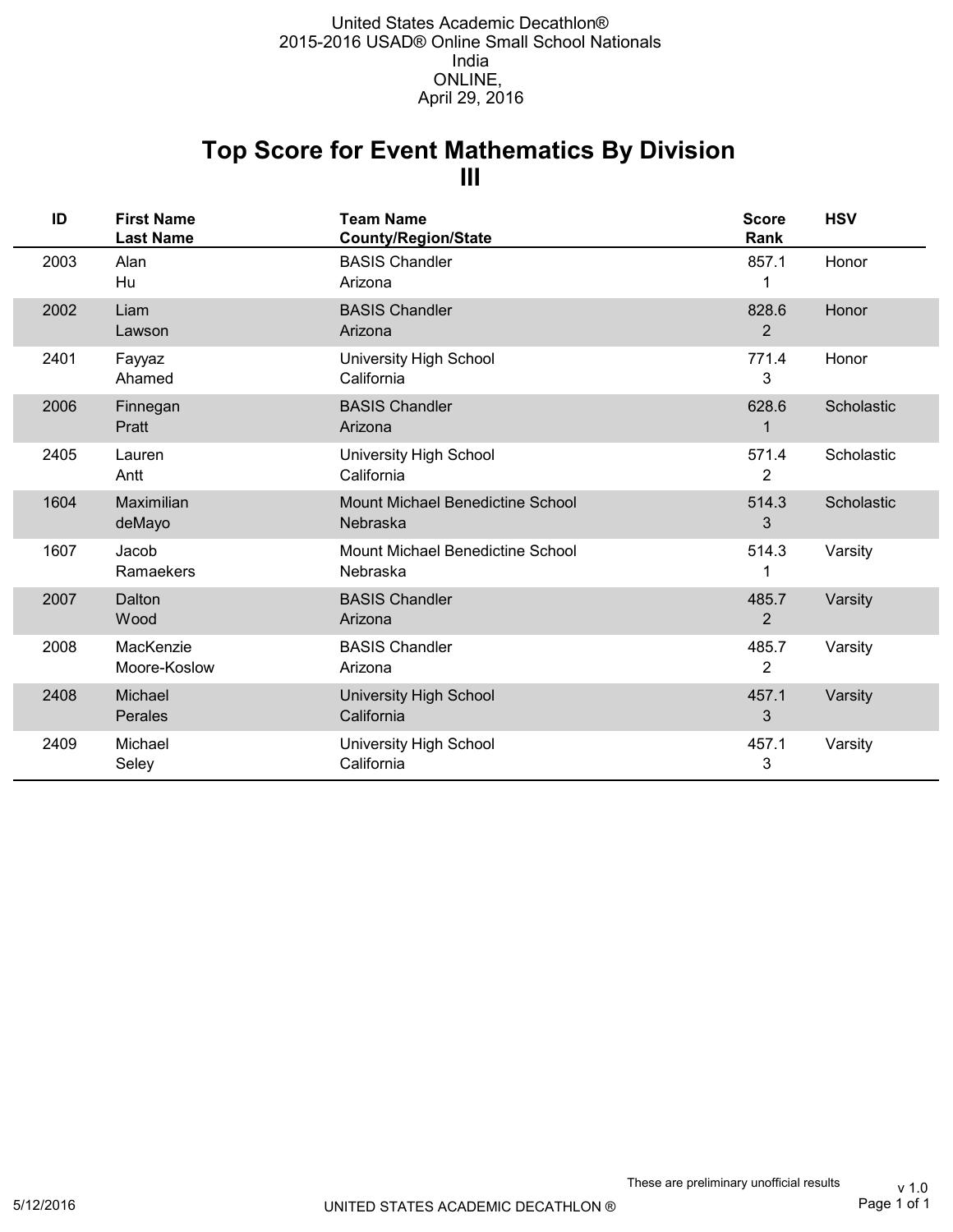## **III Top Score for Event Music By Division**

| ID   | <b>First Name</b><br><b>Last Name</b> | <b>Team Name</b><br><b>County/Region/State</b> | <b>Score</b><br>Rank | <b>HSV</b> |
|------|---------------------------------------|------------------------------------------------|----------------------|------------|
| 2401 | Fayyaz<br>Ahamed                      | <b>University High School</b><br>California    | 940.0                | Honor      |
| 2402 | Philip<br>Canoza                      | University High School<br>California           | 900.0<br>2           | Honor      |
| 2403 | Lillian<br><b>Torres</b>              | University High School<br>California           | 860.0<br>3           | Honor      |
| 1101 | Kjersti<br>Olson                      | South Central Calhoun<br>lowa                  | 860.0<br>3           | Honor      |
| 2405 | Lauren<br>Antt                        | <b>University High School</b><br>California    | 820.0                | Scholastic |
| 2005 | Anika<br><b>Banister</b>              | <b>BASIS Chandler</b><br>Arizona               | 700.0<br>2           | Scholastic |
| 2404 | Hanna<br>Anderson                     | <b>University High School</b><br>California    | 680.0<br>3           | Scholastic |
| 1105 | Jordan<br>Ludwig                      | South Central Calhoun<br>lowa                  | 680.0<br>3           | Scholastic |
| 2408 | Michael<br>Perales                    | <b>University High School</b><br>California    | 800.0                | Varsity    |
| 2407 | Daniel<br>Peer                        | University High School<br>California           | 740.0<br>2           | Varsity    |
| 1107 | Jacob<br>Stephenson                   | South Central Calhoun<br>lowa                  | 620.0<br>3           | Varsity    |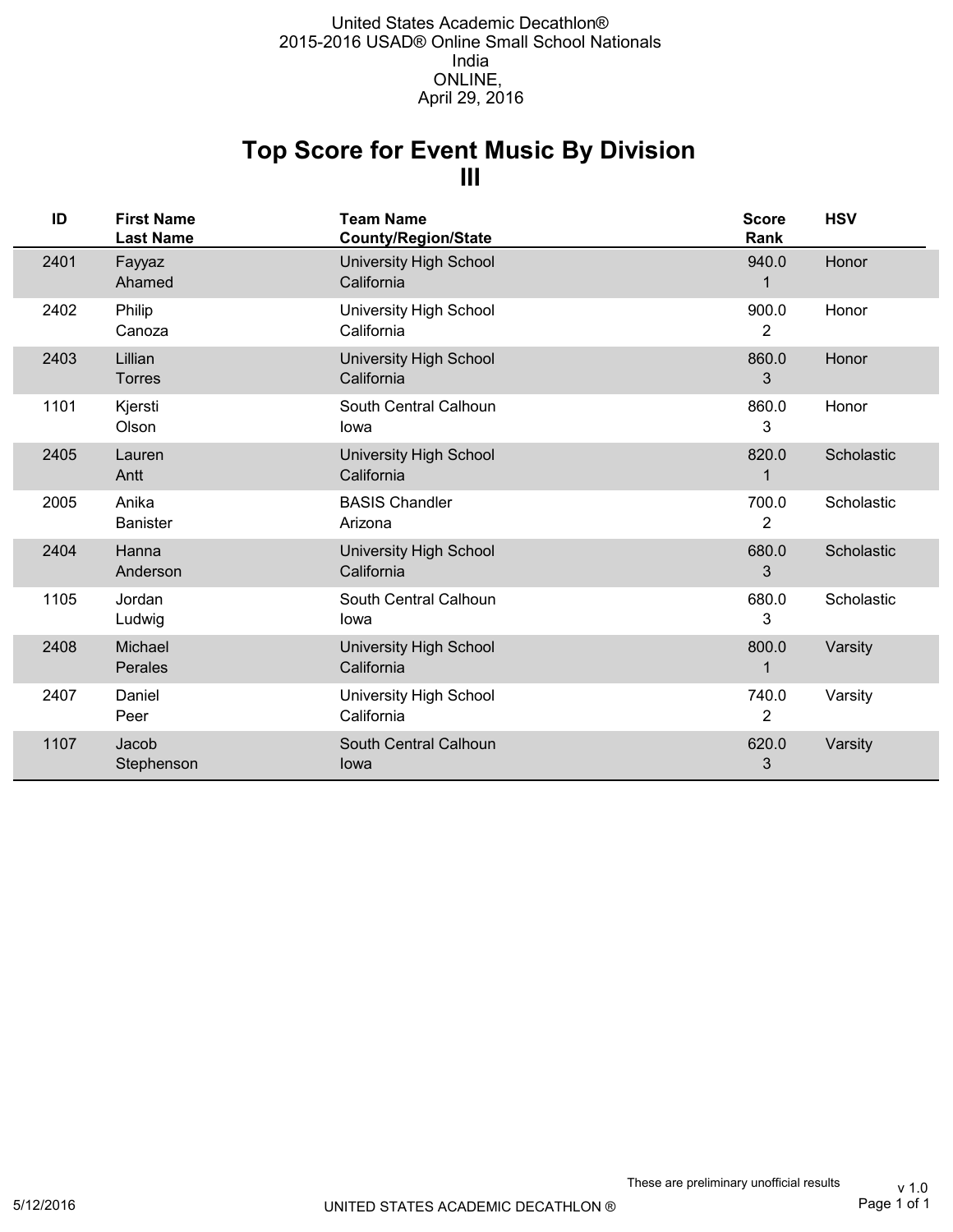## **III Top Score for Event Science By Division**

| ID   | <b>First Name</b><br><b>Last Name</b> | <b>Team Name</b><br><b>County/Region/State</b> | <b>Score</b><br>Rank    | <b>HSV</b> |
|------|---------------------------------------|------------------------------------------------|-------------------------|------------|
| 2402 | Philip<br>Canoza                      | University High School<br>California           | 980.0<br>1              | Honor      |
| 2401 | Fayyaz<br>Ahamed                      | <b>University High School</b><br>California    | 960.0<br>$\overline{2}$ | Honor      |
| 1101 | Kjersti<br>Olson                      | South Central Calhoun<br>lowa                  | 960.0<br>$\overline{2}$ | Honor      |
| 2403 | Lillian<br><b>Torres</b>              | University High School<br>California           | 920.0<br>3              | Honor      |
| 2002 | Liam<br>Lawson                        | <b>BASIS Chandler</b><br>Arizona               | 920.0<br>3              | Honor      |
| 2003 | Alan<br>Hu                            | <b>BASIS Chandler</b><br>Arizona               | 920.0<br>3              | Honor      |
| 2405 | Lauren<br>Antt                        | University High School<br>California           | 880.0<br>$\mathbf{1}$   | Scholastic |
| 2406 | Joshua<br><b>Stair</b>                | University High School<br>California           | 860.0<br>$\overline{2}$ | Scholastic |
| 2005 | Anika<br><b>Banister</b>              | <b>BASIS Chandler</b><br>Arizona               | 860.0<br>$\overline{2}$ | Scholastic |
| 1704 | <b>Matt</b><br><b>Burko</b>           | Perry High School<br>Ohio                      | 860.0<br>$\overline{2}$ | Scholastic |
| 2404 | Hanna<br>Anderson                     | University High School<br>California           | 840.0<br>3              | Scholastic |
| 1107 | Jacob<br>Stephenson                   | South Central Calhoun<br>lowa                  | 920.0<br>$\mathbf{1}$   | Varsity    |
| 2007 | Dalton<br>Wood                        | <b>BASIS Chandler</b><br>Arizona               | 820.0<br>$\overline{2}$ | Varsity    |
| 1609 | Michael<br>Fischer                    | Mount Michael Benedictine School<br>Nebraska   | 820.0<br>$\overline{2}$ | Varsity    |
| 1807 | Tre<br>Haines                         | Clarion-Limestone<br>Pennsylvania              | 800.0<br>3              | Varsity    |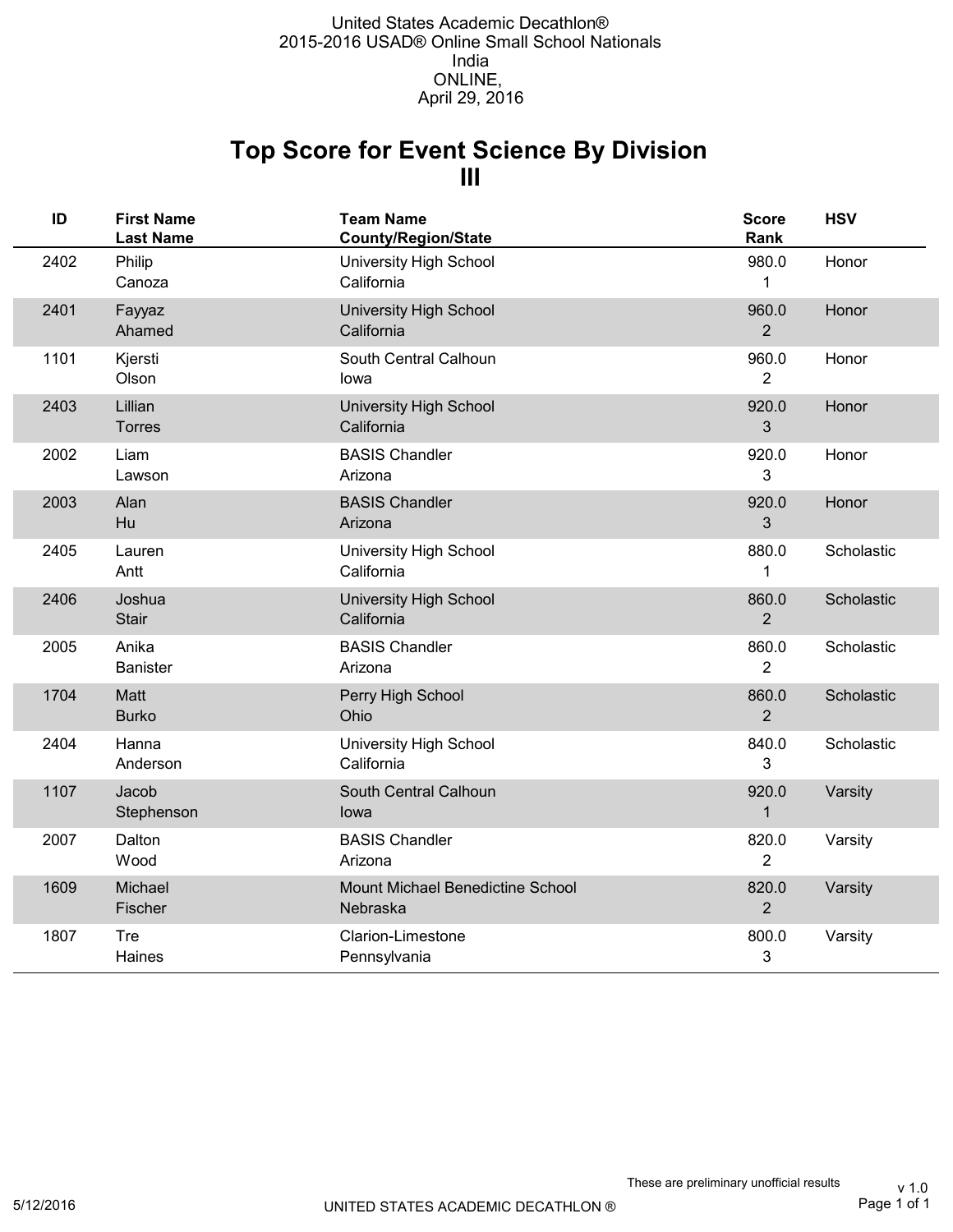## **III Top Score for Event Social Science By Division**

| ID   | <b>First Name</b><br><b>Last Name</b> | <b>Team Name</b><br><b>County/Region/State</b> | <b>Score</b><br>Rank    | <b>HSV</b> |
|------|---------------------------------------|------------------------------------------------|-------------------------|------------|
| 2401 | Fayyaz<br>Ahamed                      | <b>University High School</b><br>California    | 1,000.0                 | Honor      |
| 2402 | Philip<br>Canoza                      | University High School<br>California           | 880.0<br>2              | Honor      |
| 2001 | Anna<br>Cheng                         | <b>BASIS Chandler</b><br>Arizona               | 840.0<br>3              | Honor      |
| 2405 | Lauren<br>Antt                        | University High School<br>California           | 800.0                   | Scholastic |
| 1104 | Deianeira<br>Grage                    | South Central Calhoun<br>lowa                  | 620.0<br>2              | Scholastic |
| 2005 | Anika<br><b>Banister</b>              | <b>BASIS Chandler</b><br>Arizona               | 620.0<br>2              | Scholastic |
| 1904 | Fabienne<br><b>Dessalines</b>         | Avon Middle High School<br>Massachusetts       | 580.0<br>3              | Scholastic |
| 2407 | Daniel<br>Peer                        | University High School<br>California           | 600.0                   | Varsity    |
| 2408 | Michael<br>Perales                    | <b>University High School</b><br>California    | 480.0<br>$\overline{2}$ | Varsity    |
| 1609 | Michael<br>Fischer                    | Mount Michael Benedictine School<br>Nebraska   | 400.0<br>3              | Varsity    |
| 1107 | Jacob<br>Stephenson                   | South Central Calhoun<br>lowa                  | 400.0<br>3              | Varsity    |